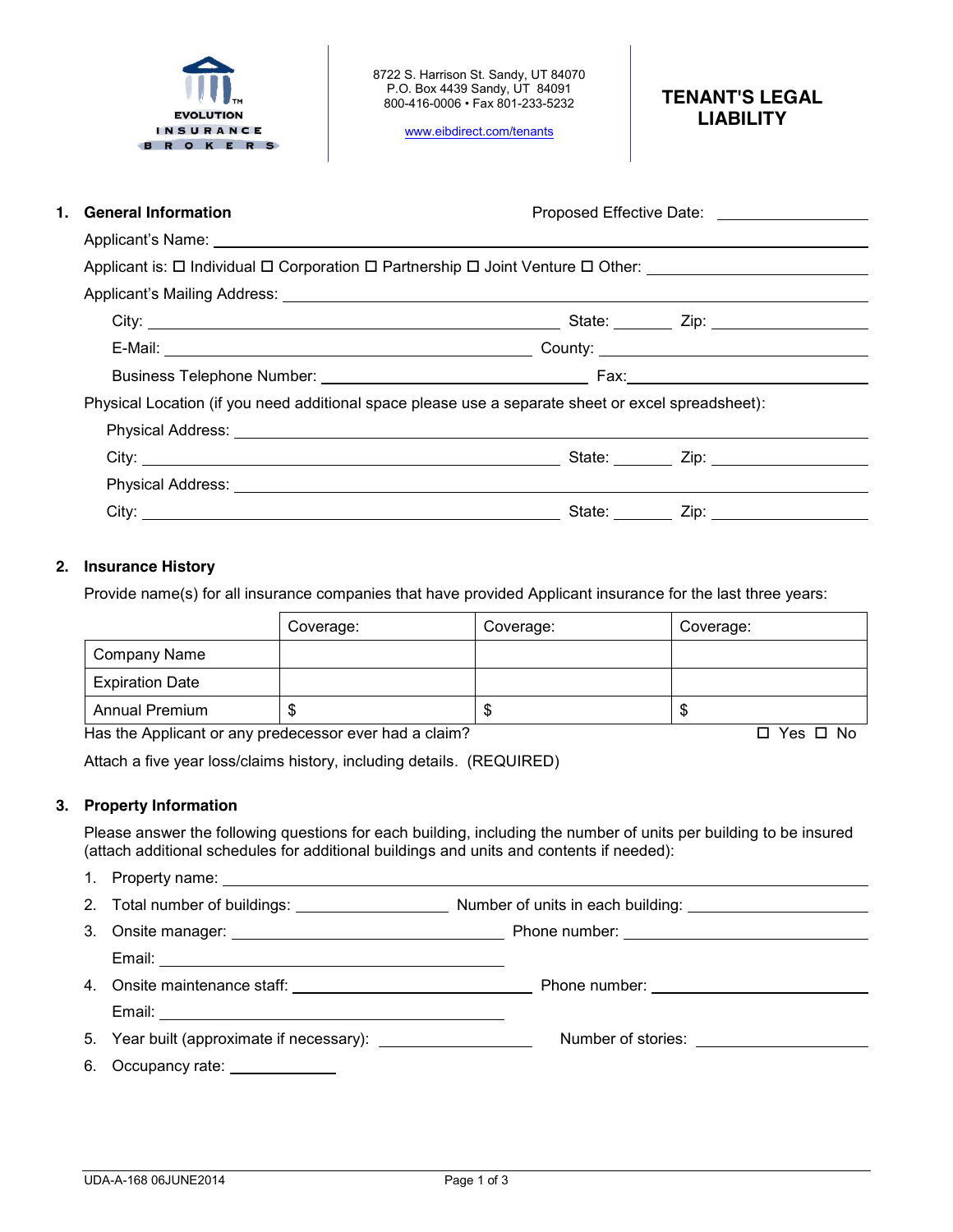|                                                                                   |                                      | 7. Property:                       |  |   |                                             |                      |  |                      |
|-----------------------------------------------------------------------------------|--------------------------------------|------------------------------------|--|---|---------------------------------------------|----------------------|--|----------------------|
|                                                                                   |                                      |                                    |  |   | a. Is the property/building in foreclosure? |                      |  | $\Box$ Yes $\Box$ No |
|                                                                                   |                                      | b. Have you ever filed bankruptcy? |  |   |                                             |                      |  | $\Box$ Yes $\Box$ No |
| 8.                                                                                |                                      | Condition: Class:                  |  | A | B                                           | C                    |  |                      |
|                                                                                   |                                      | Building: □ Good □ Fair            |  |   |                                             | $\square$ Poor       |  |                      |
| 9.                                                                                | Fire extinguishers:                  |                                    |  |   |                                             | $\Box$ Yes $\Box$ No |  |                      |
|                                                                                   | If yes, please answer the following: |                                    |  |   |                                             |                      |  |                      |
|                                                                                   |                                      |                                    |  |   |                                             |                      |  |                      |
|                                                                                   |                                      |                                    |  |   |                                             |                      |  |                      |
|                                                                                   |                                      |                                    |  |   |                                             |                      |  |                      |
| 10. Does the property have any regulated units (government assisted/ group home)? |                                      |                                    |  |   |                                             | $\Box$ Yes $\Box$ No |  |                      |
| 11. Does the property have any Section 42 or low income housing?                  |                                      |                                    |  |   | $\Box$ Yes $\Box$ No                        |                      |  |                      |
| 12. Do you obtain credit reports for each renter prior to leasing?                |                                      |                                    |  |   | $\Box$ Yes $\Box$ No                        |                      |  |                      |
| 13. Do you run a criminal background check on each renter prior to leasing?       |                                      |                                    |  |   | $\Box$ Yes $\Box$ No                        |                      |  |                      |

### **4. Desired Insurance**

7. Property:

### **Tenant Legal Liability Limit:**  $\Box$  \$25,000  $\Box$  \$50,000  $\Box$  \$100,000  $\Box$  Other: \$

Other requested coverage:

### **REPRESENTATIONS AND WARRANTIES**

The "Applicant" is the party to be named as the "Insured" in any insuring contract if issued. By signing this Application, the Applicant for insurance hereby represents and warrants that the information provided in the Application, together with all supplemental information and documents provided in conjunction with the Application, is true, correct, inclusive of all relevant and material information necessary for the Insurer to accurately and completely assess the Application, and is not misleading in any way. The Applicant further represents that the Applicant understands and agrees as follows: (i) the Insurer can and will rely upon the Application and supplemental information provided by the Applicant, and any other relevant information, to assess the Applicant's request for insurance coverage and to quote and potentially bind, price, and provide coverage; (ii) the Application and all supplemental information and documents provided in conjunction with the Application are warranties that will become a part of any coverage contract that may be issued; (iii) the submission of an Application or the payment of any premium does not obligate the Insurer to quote, bind, or provide insurance coverage; and (iv) in the event the Applicant has or does provide any false, misleading, or incomplete information in conjunction with the Application, any coverage provided will be deemed void from initial issuance.

The Applicant hereby authorizes the Insurer and its agents to gather any additional information the Insurer deems necessary to process the Application for quoting, binding, pricing, and providing insurance coverage including, but not limited to, gathering information from federal, state, and industry regulatory authorities, insurers, creditors, customers, financial institutions, and credit rating agencies. The Insurer has no obligation to gather any information or verify any information received from the Applicant or any other person or entity. The Applicant expressly authorizes the release of information regarding the Applicant's losses, financial information, or any regulatory compliance issues to this Insurer in conjunction with consideration of the Application.